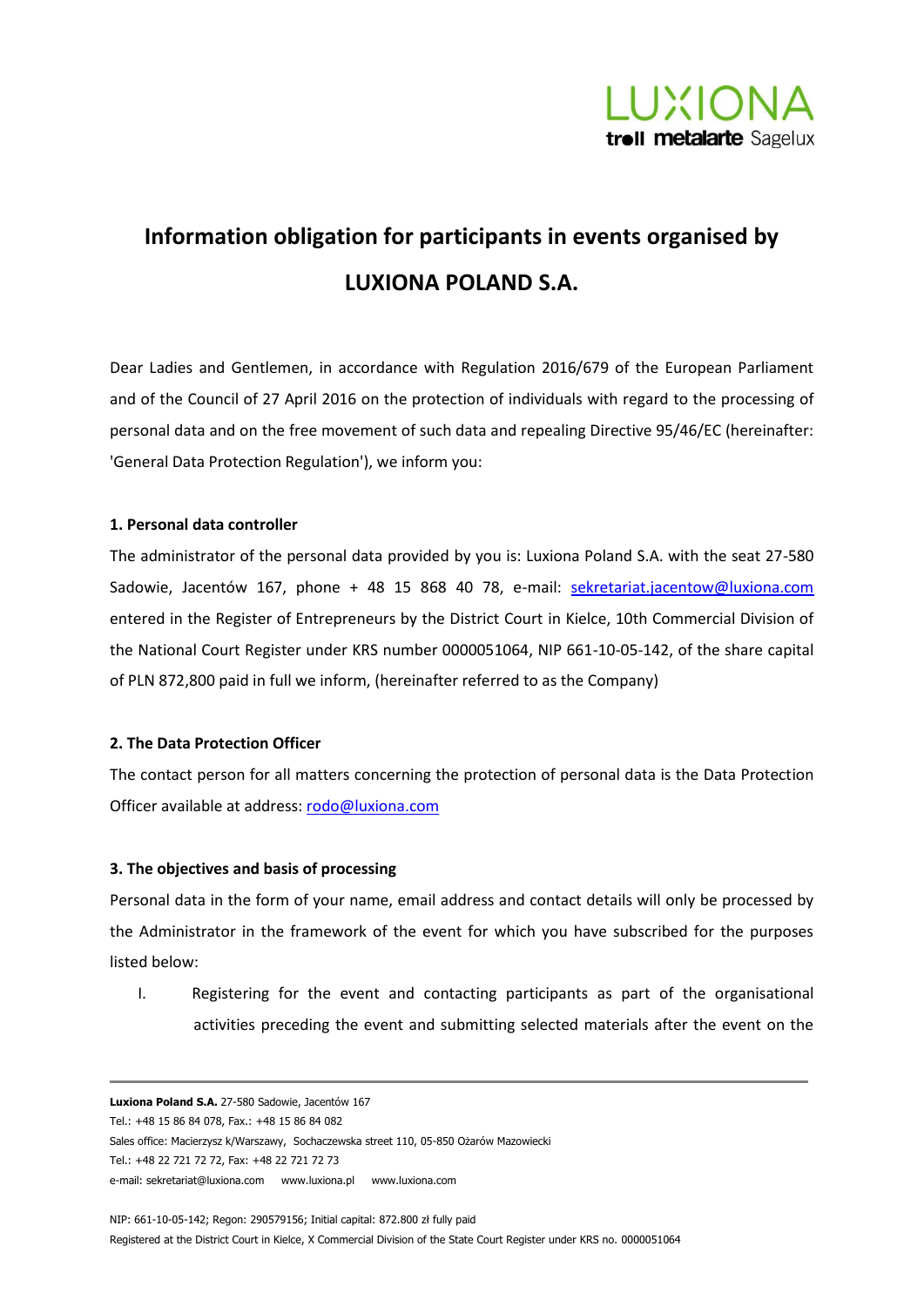

basis of your consent, which is registration for the event (Article 6(1)(a) of the 'General Data Protection Regulation');

- II. Compliance with security requirements at organised events related to keeping the list of participants resulting from the Administrator's legitimate interest (Article 6.1.f) of the 'General Data Protection Regulation' );
- III. For other purposes related to their activities, including the pursuit of legitimate interests linked to the need to pursue claims related to their tasks, pursuant to Article 6(1)(f) of the 'General Data Protection Regulation'
- IV. To keep statistics and reports and archives for the internal needs of the Company related to the number of participants as a fulfillment of the legal obligation (Article 6(1)(c) of the 'General Data Protection Regulation'.

# **4. Recipients of personal data**

Personal data of the applicant may be transferred:

- entities cooperating on the basis of data processing entrustment agreements, including subcontractors of provided services, providers of ICT services and technical equipment;
- co-organisers of conferences, seminars, galas and other events in which you will participate.

# **5. Data storage period**

Your personal data will be processed for 12 months from the end of the event organised by the Company or until you request: their deletion, restriction of processing, objection to their processing or their transfer.

The period of storage for reporting and archival purposes - for 5 years from the end of the organised event.

As regards claims in accordance with the tasks performed, according to the limitation periods for a given legal relationship.

**Luxiona Poland S.A.** 27-580 Sadowie, Jacentów 167 Tel.: +48 15 86 84 078, Fax.: +48 15 86 84 082 Sales office: Macierzysz k/Warszawy, Sochaczewska street 110, 05-850 Ożarów Mazowiecki Tel.: +48 22 721 72 72, Fax: +48 22 721 72 73 e-mail[: sekretariat@luxiona.com](mailto:sekretariat@luxiona.com) [www.luxiona.pl](http://www.luxiona.pl/) [www.luxiona.com](http://www.luxiona.com/)